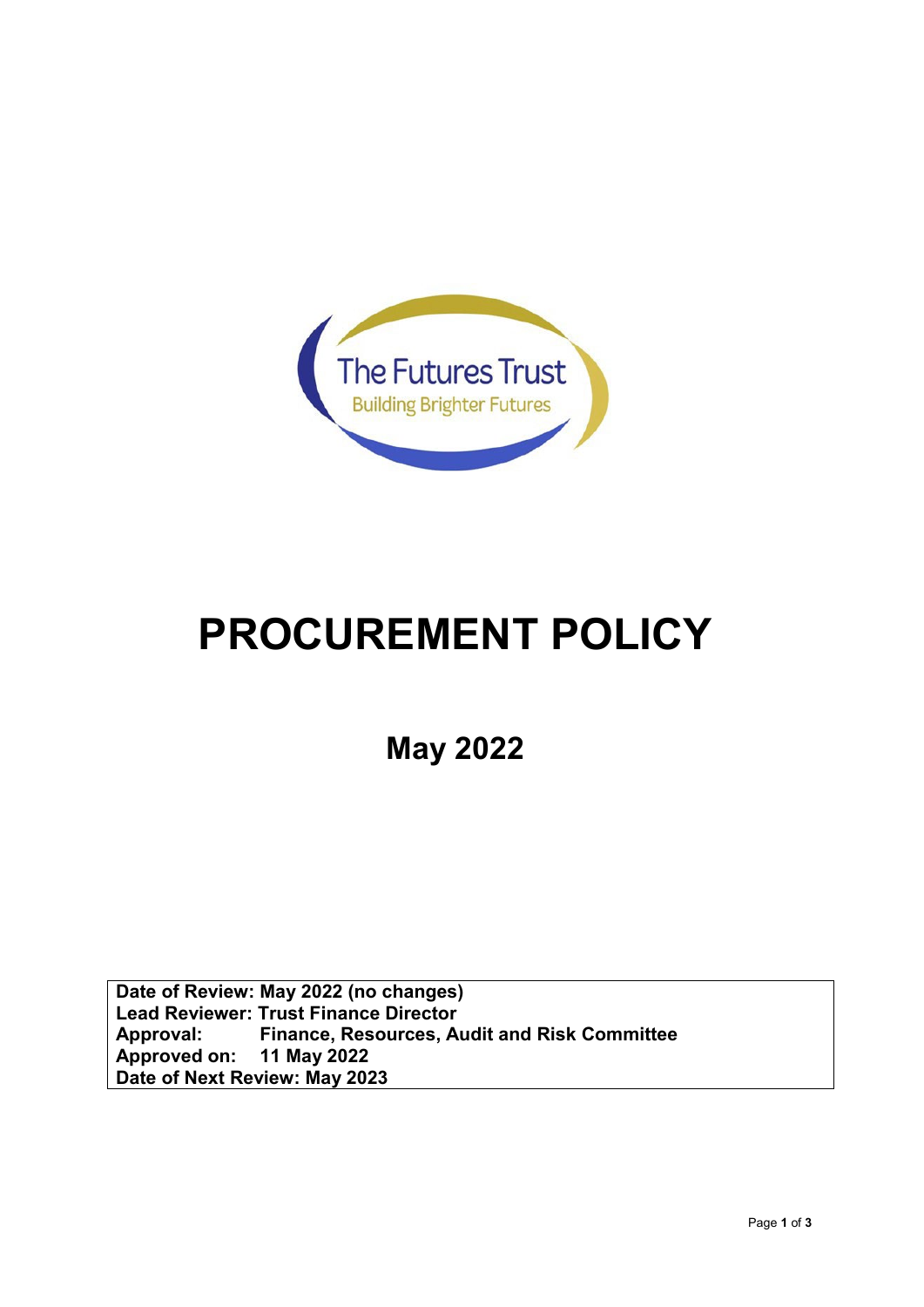## **The Futures Trust Procurement: Policy Statement**

The Futures Trust is committed to:

- Achieving Best Value across all its academy schools incorporating the concepts of value for money (VFM), but also takes into account sustainability, by balancing the outcome value achieved over the life span of the goods/services purchased.
- Complying with the Public Contracts Regulations 2015, and therefore the new EU Directive 2014/24/ EU effective from February 2015. All schools within the trust are required to follow DfE guidance including the 2015 'light touch regime' for the procurement of goods and services brought in solely for the purpose of delivering education see:

[https://www.gov.uk/government/uploads/system/uploads/attachment\\_data/file/4](https://www.gov.uk/government/uploads/system/uploads/attachment_data/file/426875/Effective_buying_for_your_school_May_15.pdf) [26875/Effective\\_buying\\_for\\_your\\_school\\_May\\_15.pdf](https://www.gov.uk/government/uploads/system/uploads/attachment_data/file/426875/Effective_buying_for_your_school_May_15.pdf)

- Ensuring there is a sound business case for goods and services procured which links to either the priorities set out within school or whole trust development/improvement plan.
- Ensuring propriety in all financial transactions, avoiding conflicts of interest, ensuring separation of duties at all stages of procurement processes, and meeting data protection requirements with regard to the confidentiality of information relating to the process of awarding contracts.
- Management of financial risk and reducing the potential for fraudulent activity. This includes evidence to justify decision making at the various stages of the procurement process.
- Collaborative procurement across the MAT in order to deliver economies of scale, achieve greater leverage in the market, supplier loyalty, administrative savings and ensure the MAT pools its expertise. The Futures Trust will take the lead on all major contracts on behalf of the MAT.
- Managing procurement risk by undertaking due diligence of suppliers before entering into contracts, scrutinising their terms and conditions and limiting contract duration to a maximum of three years. The Futures Trust will assist schools with due diligence of suppliers.
- Wherever appropriate, using DfE recommended purchasing frameworks such as the Crescent Purchasing Consortium and the Crown Commercial Service (which have already gone through a due diligence process, including competitive tendering, compliance with regulations, and negotiation of terms and conditions).
- Holding suppliers to account by appointing a 'contract owner' who will monitor service delivery and actively impose pre-determined penalties where applicable.
- Controlling spending by collating spend data, including information about key providers, contracts, spend areas, peaks and troughs in demand (and supply), and exploring variations on cost and conducting periodic analysis and benchmarking to identify where efficiencies are possible.